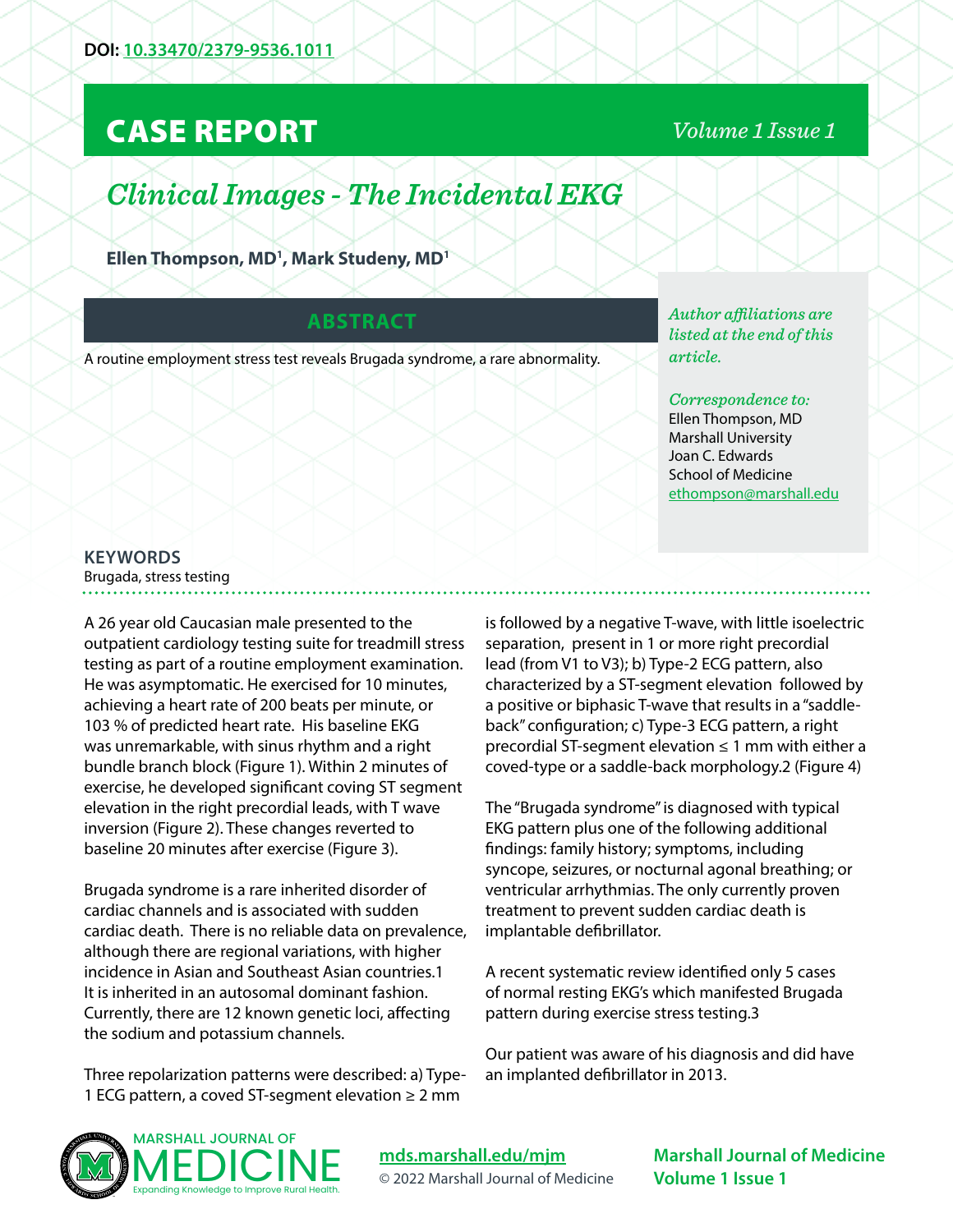

**FIGURE 1** - Baseline EKG showing sinus rhythm with right bundle branch block



**FIGURE 2** - Exercise EKG shows typical Brugada type 1 pattern, coved ST elevation in V1, V2 with inverted T waves.



**[mds.marshall.edu/mjm](https://mds.marshall.edu/mjm/)** © 2022 Marshall Journal of Medicine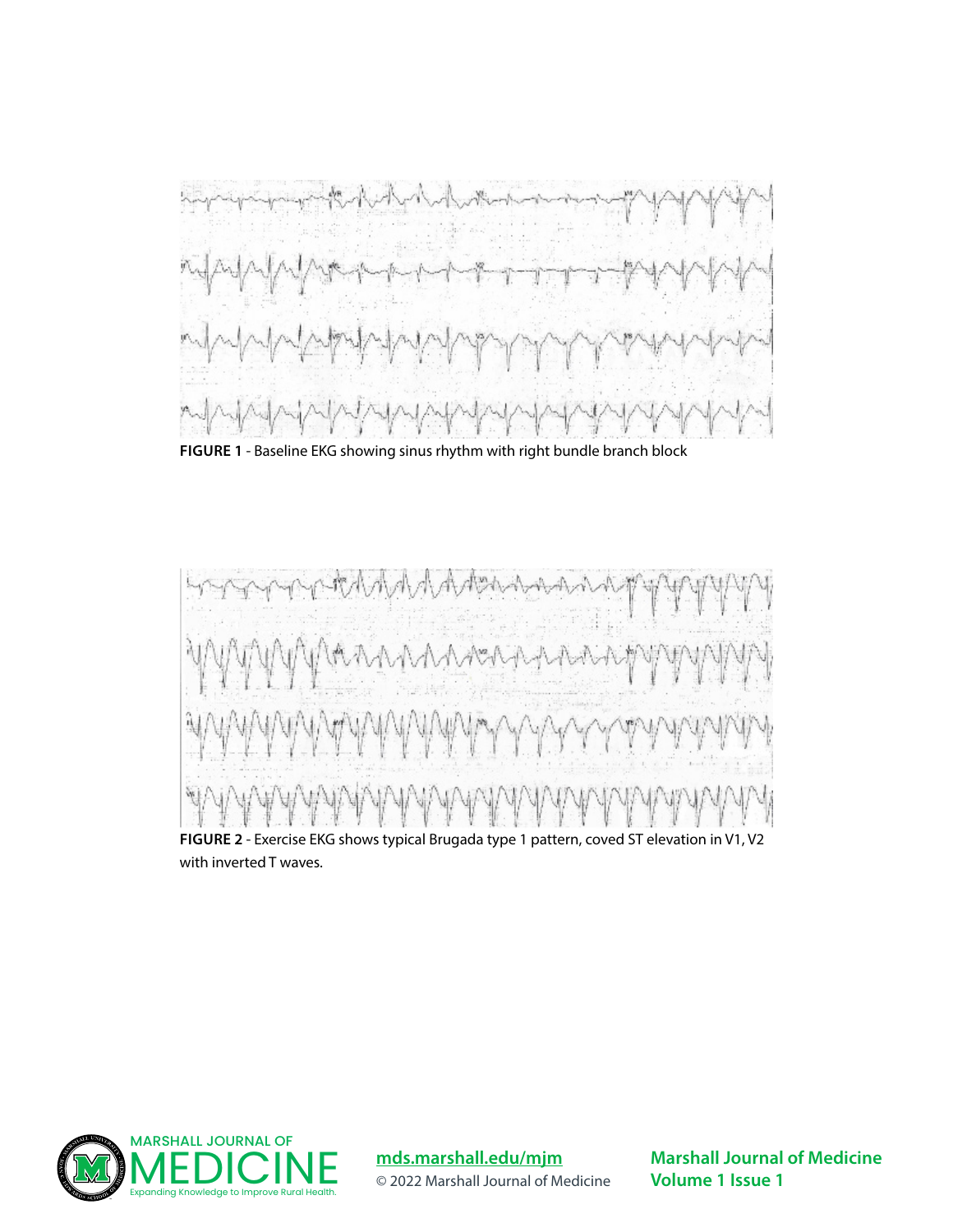

**FIGURE 3** - Recovery EKG shows resolution of the Brugada pattern.



**FIGURE 4** - Brugada Patterns. Left column - Type 1 pattern. Middle image- Type 2 pattern. Right image – Type 3 pattern.



**[mds.marshall.edu/mjm](https://mds.marshall.edu/mjm/)** © 2022 Marshall Journal of Medicine